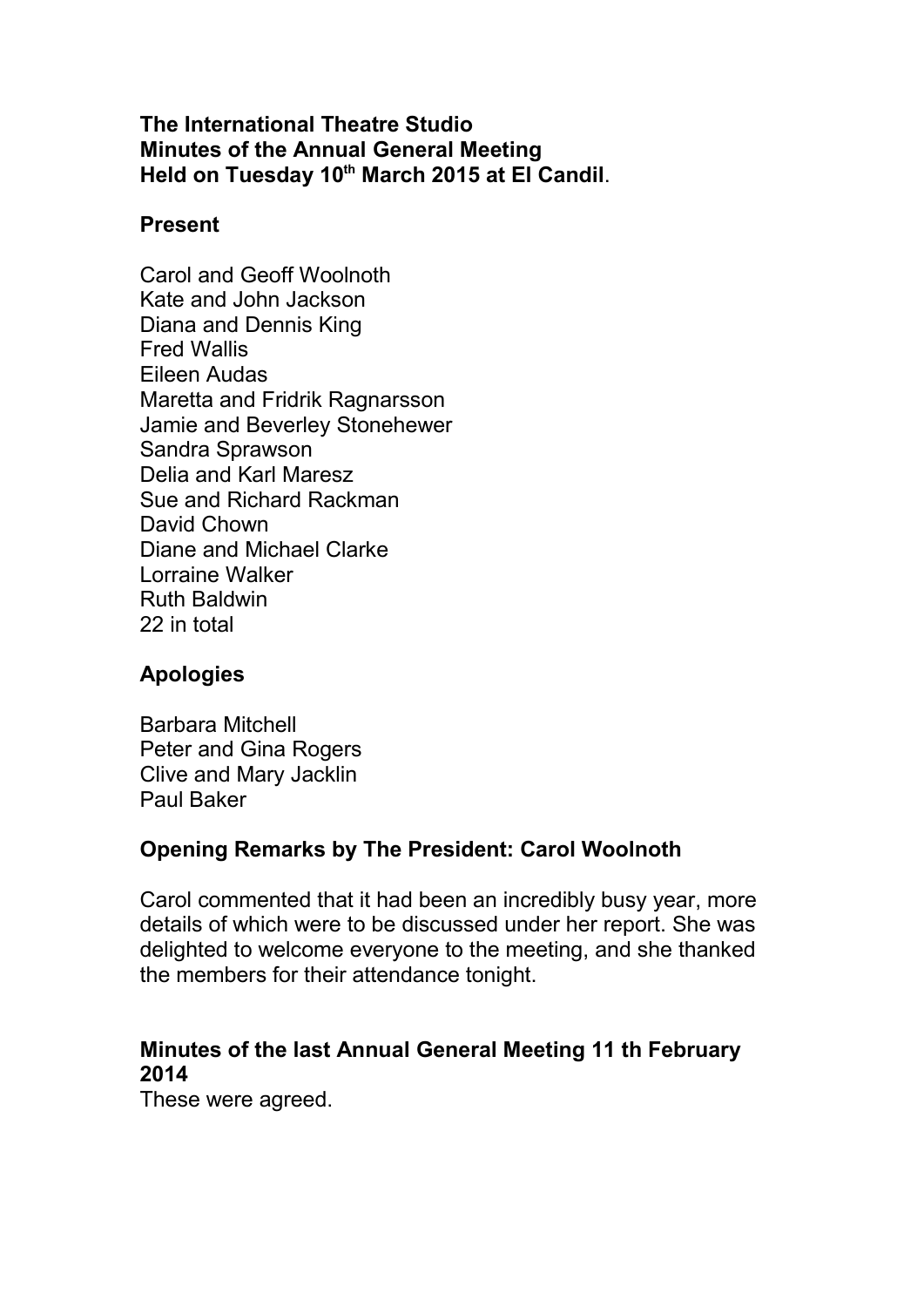## **Matters arising**

There were no matters arising.

#### **The President's Annual Report**

Carol read her report to the assembled group. She thanked numerous people for their support. Her report is attached.

## **The Treasurer's Annual Report**

Eileen circulated her report for 2013 to the members.

The balance at the end of 2013 was €8368.90 and it was  $\epsilon$  8128.73 at the end of 2014, this was a slight loss. However, this was considerably less than the loss in 2012 when there was only one production.

Storage is the highest cost for ITS at €3404 per year. Members were asked if they know of any alternative safe, secure and dry storage to let the Board know.

Membership is up slightly from last year thanks to the work of Barbara Mitchell at the last production performances.

The software for the website needs to be updated.

As a non-profit making organisation we are making sufficient money to cover the costs of activities.

Eileen was thanked for her report; a copy is attached to these minutes.

## **Election of Officers**

All officers are willing to stand again, and a new secretary has been found; Ruth Baldwin.

It was proposed that the current members of the Board should stand again; this was approved unanimously.

#### **Election of Board Members**

The Officers of the Board are as follows: Carol Woolnoth: President Fred Wallis; Honorary Vice President